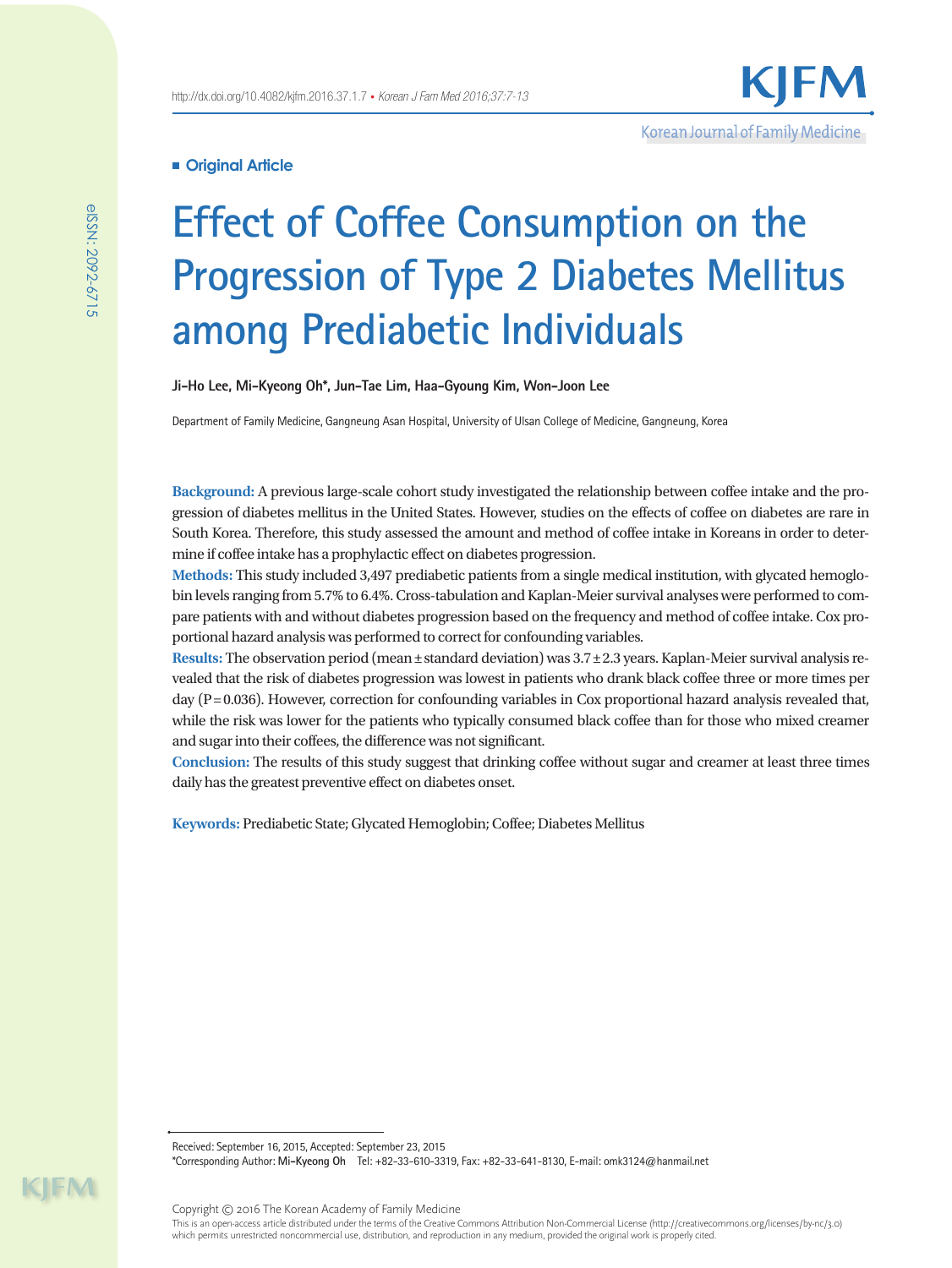# **INTRODUCTION**

Prediabetes is a strong risk factor of diabetes mellitus and cardiovascular diseases, and its incidence has been increasing in recent decades. Thus, many ongoing studies have evaluated risk factors associated with type 2 diabetes (diabetes). One risk factor identified in multimodal studies on favorite drinks was coffee intake. A study on the active components of coffee reported that chlorogenic acid, a strong antioxidant, might help regulate blood sugar levels and decrease the risk of diabetes. Chlorogenic acid inhibits intestinal glucose absorption and improves insulin sensitivity. However, few studies have been conducted on these active components.<sup>1)</sup> Several studies and meta-analyses that analyzed the risk of diabetes and cardiovascular diseases have reported the beneficial effect of coffee intake.2) Studies on the effect of coffee on cardiovascular diseases and lipid metabolism have also been conducted in South Korea. Similarly, studies on the effect of coffee preparation and consumption on blood lipid concentrations,<sup>3)</sup> green coffee bean consumption on low density lipoprotein cholesterol oxidation inhibition, and glycogenesis reduction in overweight or obese women<sup>4)</sup> have also been reported. However, studies on the effect of coffee intake on diabetes progression are scarce.

In addition to the results of domestic and international studies on coffee intake, results from a large-scale prospective cohort study conducted in the United States were reported in April 2014. The results showed that participants who consumed one cup or more of black coffee per day had the lowest risk of diabetes progression, while those that drank less coffee had the highest risk of progression during the observation period.5) Contrarily, a European study reported in May 2015 that coffee increased the risk of developing impaired fasting glucose in participants cytochrome P450 1A2 polymorphisms and hyperten $sion.<sup>6</sup>$ 

However, studies on the effect of coffee on diabetes progression in Koreans are rare. This study analyzed the amount and method of coffee consumption in prediabetic patients who required active lifestyle modifications in order to assess the effects of coffee intake on glycated hemoglobin (HbA1c) levels.

# **METHODS**

## **1. Study Subjects**

This study utilized data from individuals undergoing health checkups at a single medical institution (health examination center of Gangneung Asan Hospital) from April 22, 2003 to June 30, 2014 ( $n = 6,246$ ). Based on the prediabetes definition as HbA1c levels between 5.7%–6.4%, 5,528 patients were categorized as prediabetic in the first examination.7,8) Patients previously diagnosed with diabetes, who had a history of diabetes medication use, or who had only one measurement were excluded from the study. Finally, a total of 3,497 patients were included in the analysis. Observation was terminated for patients with baseline HbA1c levels at or above 6.5%. In addition, for non-diabetic cases, the last measurement was recorded as the final observation.

# **2. Blood and Anthropometric Tests, Social History Investigation, and Variables**

Blood tests were performed after a fasting period starting at midnight of the night before. In all health examinations, the subjects wore the same hospital gowns and underwent measurements with the same method and same equipment by a designated examiner assigned to a specific area. Height was measured during full inhalation, with the subjects in bare feet or wearing only thin socks and standing on a horizontal surface with the heels, buttocks, back, and the back of the head lined up against a vertical surface. Measurements were taken from the top of the head and recorded to one decimal place. Weight and height were measured to one decimal place using a scale attached to a horizontal surface. Body mass index (BMI) was calculated as weight divided by the square of the height. Waist circumference was measured with the patient wearing a hospital gown and looking straight ahead, with both arms down. The tape measure was positioned parallel to the thinnest point, and the measurement was recorded to one decimal place. Blood pressure was taken manually after 30 minutes of rest by an examination center nurse; the same sphygmomanometer and stethoscope were used for all study participants. If the systolic pressure was 140 mm Hg or higher, or the diastolic pressure was 80 mm Hg or lower, the blood pressure measurement was repeated 30 minutes later and the new measurement recorded. Social history, including alcohol consumption, smoking status, and physical activity, was assessed based on responses to a selfadministered questionnaire.

Variables were selected and divided into subgroups according to standard type 2 diabetes screening test criteria $9,10)$  as well as a study on the prediction of diabetes in Koreans that used data from the national health nutritional analysis.<sup>11)</sup> Korean criteria were used when the criteria differed from the American version. Diagnostic standards were based on HbA1c levels. According to American Diabetes Association criteria, prediabetic patients were defined as those with HbA1c levels of 5.7%–6.4%; 5.7%–5.8% indicated low risk, 5.9%–6.0% indicated moderate risk, and 6.1%–6.4% indicated high risk. HbA1c levels of 6.5% or higher were considered to be indicative of overt diabetes.

The patients were also divided according to smoking status: smokers and non-smokers, including ex-smokers. Group 1 included men with waist circumferences <90 cm and women with waist circumferences <85 cm; group 2 included men with waist circumferences ≥90 cm and women with waist circumferences ≥85 cm. The subjects were also divided according to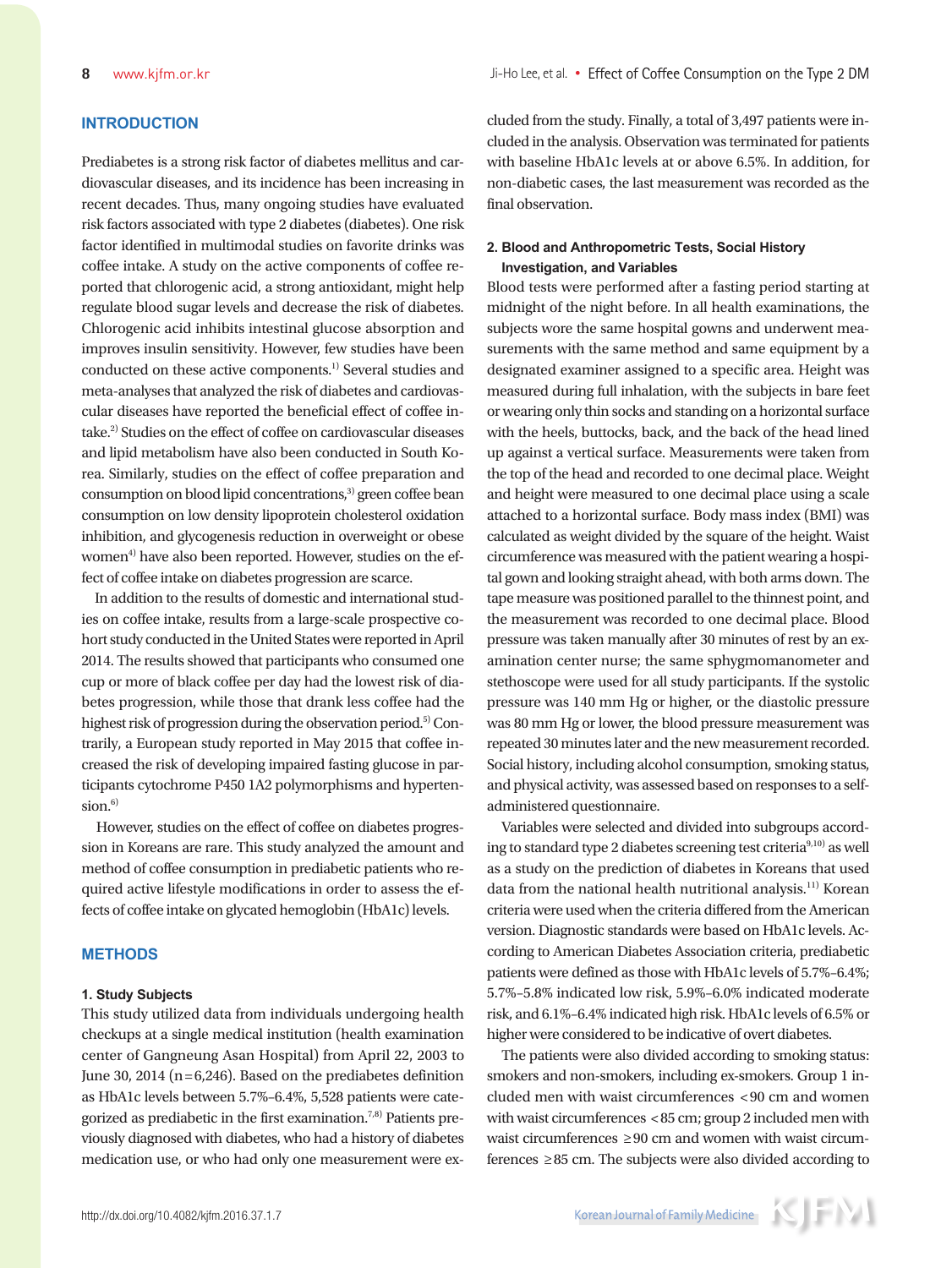blood pressure, including: diastolic blood pressure <90 mm Hg and systolic blood pressure <140 mm Hg, and diastolic blood pressure ≥90 mm Hg and systolic pressure ≥140 mm Hg. Alcohol consumption was divided as follows, with 13 g of alcohol defined as one glass: <13 g per week, 13–64 g per week, and ≥65 g per week. BMIs were divided into > or <25 kg/m<sup>2</sup> and ≥25 kg/m<sup>2</sup>. Triglyceride and high density lipoprotein (HDL) cholesterol levels were divided into  $\langle$  and  $\rangle$  250 mg/dL and  $\langle$ and ≥35 mg/dL, respectively. Age, sex, personal history of hypertension, familial history of hypertension and diabetes, and physical activity were also recorded. The questionnaire used in our hospital defined physical activity as light (office work, <2 hours of walking per day, or small amount of housework), normal (manufacturing, service industry, or 2–4 hours of walking per day, or large amount of housework), and heavy (farming, fishing, engineering, or construction work). The subjects selfreported their activity levels.

## **3. Frequency and Method of Coffee Consumption**

The nutritional questionnaire in this study was a food frequency questionnaire. The consumption frequencies of black coffee and coffee with sugar and creamer were self-reported by the participants. Subgroups were further divided according to the consumption frequency of black coffee and coffee with sugar and creamer as well as the method of coffee consumption (Table 1). The consumption frequencies of black coffee and coffee with sugar and creamer were divided into more than three times per day, twice a day, once a day, five to six times per week, three to four times per week, one or two times per week, two or three times per month, and once or less per month. Subjects who reported drinking coffee ≤5 or six times per week, as well as those who drank coffee once a day were placed in the 'once or less a day' group. The frequency of coffee consumption and preparation method were defined as follows.

First, the frequency of coffee consumption, regardless of the number of times sugar and creamer were added, were divided into the 'once or less a day' (1), 'twice a day' (2), and ' $\geq$  three

Table 1. Coffee preparation

| Coffee<br>preference* | Daily no. of<br>coffees | Daily addition of creamer or sugar                       | No. (%)      |
|-----------------------|-------------------------|----------------------------------------------------------|--------------|
| A                     | $\leq 1$                | Regardless of no. of creamer or sugar<br>added to coffee | 1,951 (55.8) |
| <b>B2</b>             | $\overline{2}$          | Both creamer and sugar added less<br>than once daily     | 103(2.9)     |
| B <sub>3</sub>        | $\geq$ 3                |                                                          | 143(4.1)     |
| M <sub>2</sub>        | $\overline{2}$          | Creamer or sugar added more than<br>twice daily          | 461 (13.2)   |
| M <sub>3</sub>        | $\geq$ 3                |                                                          | 839 (24.0)   |

\*A: ≤ one coffee per day; B3: more than three coffees per day, less than one time with creamer and sugar; B2: two coffees per day, less than one time with creamer and sugar; M3: ≥ three coffees per day with sugar or creamer added twice; M2: two coffees per day with sugar or creamer added more than two times.

times per day' groups (3). Second, the methods of coffee consumption were defined as follows: non-drinkers were defined as subjects who drank coffee once or less per day (A), regardless of the number times that sugar and creamer were added; the 'black coffee preferred twice a day' group: those who drank black coffee ≥two times a day, with sugar or creamer added once or less (B2); the 'black coffee preferred three times per day' group: those who drank black coffee ≥three times per day with sugar or creamer addition added ≤one time (B3); the 'mixed coffee preferred twice a day' group: those who drank a coffee mixed with creamer and sugar ≥two times per day with sugar or creamer added ≥two times (M2); and the 'mixed coffee preferred three times per day' group: those who drank mixed coffee ≥three times per day with sugar or creamer added ≥two times (M3).

#### **4. Statistical Analysis**

SPSS Statistics for Windows ver. 17.0 (SPSS Inc., Chicago, IL, USA) was used for statistical analysis. Among 3,497 subjects with baseline HbA1c levels between 5.7% and 6.4%, those with subsequent levels  $\geq 6.5\%$  were allocated to the diabetes progression group, while those with lower values in the final measurement were allocated to the diabetes non-progression group. Cross-tabulation analysis was performed to analyze the effect of coffee consumption frequency, method, and other variables on diabetes progression. The analyzed variables included sex, age, waist circumference, systolic and diastolic blood pressures, alcohol consumption, smoking status, amount of physical activity, frequency of sugar and creamer consumption, BMI, triglyceride level, and HDL cholesterol levels. The trend test approximation was also measured for coffee consumption frequency, an ordinal variable, by using linear-by-linear association.

Kaplan-Meier survival analysis was performed for diabetes progression according to coffee consumption frequency and preparation. The variables that significantly affected diabetes progression and the known risk factors identified by previous publications were designated as confounding factors in the cross-tabulation analysis, while Cox proportional hazard analysis was used for correction.

# **RESULTS**

The observation period (mean $\pm$ standard deviation) was 3.7 $\pm$ 2.3 years. The characteristics and baseline values of the 3,497 subjects are shown in Table 2. The mean frequency of coffee consumption 1.6±0.8 times per day, and the mean number of sugar and creamer additions per day was  $1.5\pm0.7$  times for both. Of the subjects, 1,951 (55.8%) drank coffee once or less a day, 982 (28.1%) drank coffee twice a day, and 564 (16.1%) drank  $cofree \geq 3$  times per day.

Cross-tabulation analysis revealed that 390 subjects (11.1%)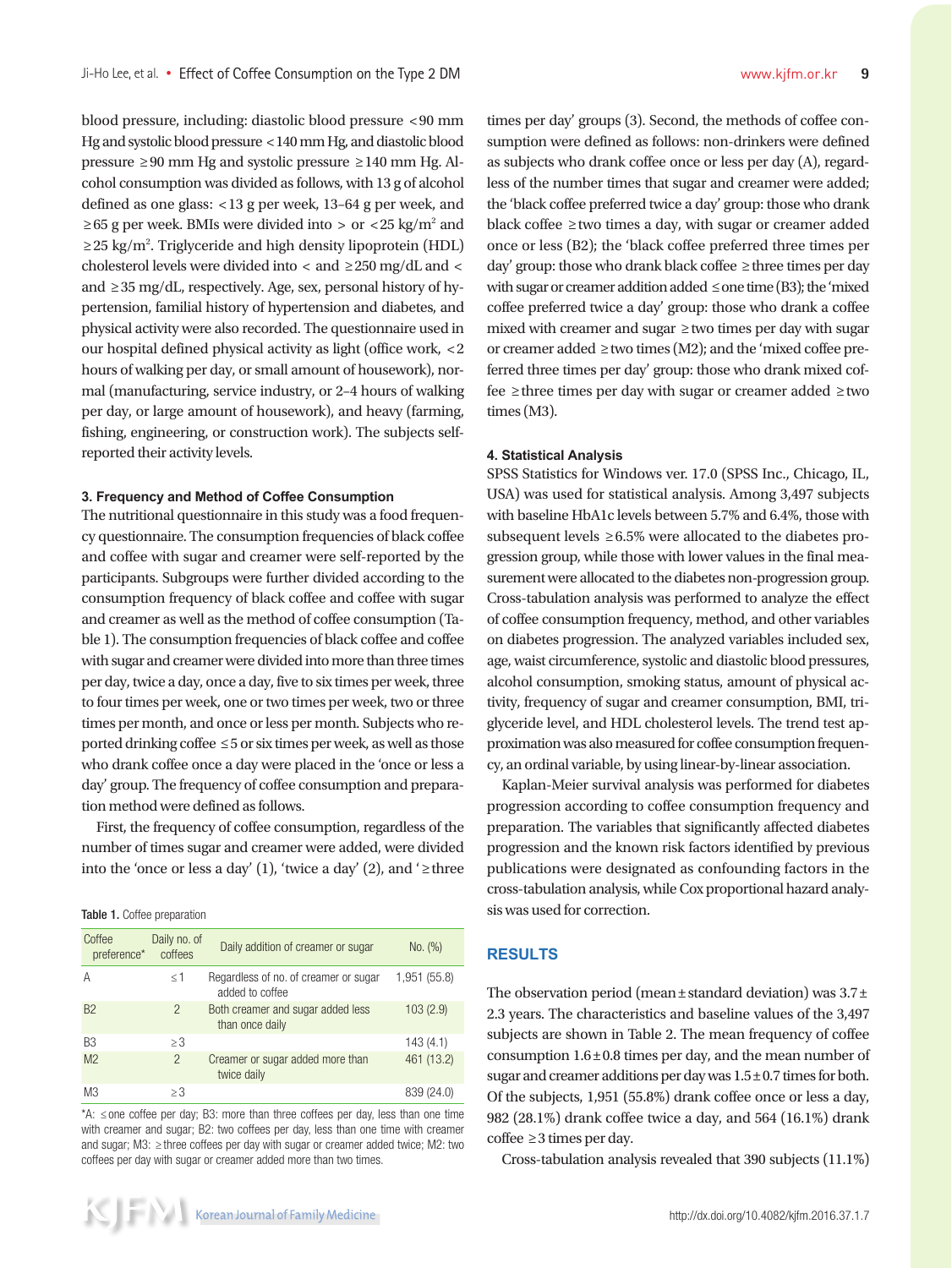**Table 2.** General study population characteristics at baseline  $(n = 3.497)$ 

| Characteristic                                                                                                                                               | Value                                                                       |
|--------------------------------------------------------------------------------------------------------------------------------------------------------------|-----------------------------------------------------------------------------|
| Sex (female)                                                                                                                                                 | 1,152 (32.9)                                                                |
| Age $(y)$                                                                                                                                                    | $46.1 + 8.5$                                                                |
| Medical history<br>History of hypertension<br>Family history of hypertension<br>Family history of diabetes mellitus                                          | 753 (21.5)<br>902 (25.8)<br>839 (24.0)                                      |
| Anthropometric data<br>Waist measurement (cm)<br>Diastolic BP (mm Hg)<br>Systolic BP (mm Hg)<br>Body mass index (kg/m <sup>2</sup> )                         | $84.2 \pm 15.6$<br>$81.4 + 10.8$<br>$125.4 \pm 15.1$<br>$24.8 \pm 3.1$      |
| Coffee, sugar, and creamer intake<br>No. of coffees consumed daily<br>No. of times sugar added to daily coffee<br>No. of times creamer added to daily coffee | $1.6 \pm 0.8$<br>$1.5 \pm 0.7$<br>$1.5 \pm 0.7$                             |
| Social history<br>Current smoker<br>Physical activities<br>Light<br>Moderate<br>High<br>Alcohol intake (g/wk)                                                | 697 (19.9)<br>1,807 (51.7)<br>1,326 (37.9)<br>364 (10.4)<br>$21.6 \pm 30.1$ |
| Glycated hemoglobin (%)                                                                                                                                      | $5.9 + 0.2$                                                                 |
| Lipid profile<br>Total cholesterol (mg/dL)<br>Triglyceride (mg/dL)<br>HDL cholesterol (mg/dL)<br>LDL cholesterol (mg/dL)                                     | $188.2 \pm 33.3$<br>$139.9 \pm 98.6$<br>$51.0 \pm 12.3$<br>$120.1 \pm 31.9$ |

Values are presented as number (%) or mean  $\pm$  standard deviation.

BP, blood pressure; DM, diabetes mellitus.

progressed to diabetes, including 89 (4.5%) low-risk subjects with baseline HbA1c levels of 5.7%–5.8%, 122 (12.7%) mid-risk subjects with HbA1c levels of 5.9%–6.0%, and 179 (32.8%) highrisk subjects with HbA1c levels of 6.1%–6.4%. These findings indicate that higher prediabetic risk levels were associated with higher incidence of diabetes progression. In addition, the variables known as diabetes risk factors all were significantly related to diabetes in the cross-tabulation analysis, except for family history. Diabetes progression was observed in 9.5% and 10.8% of subjects who consumed coffee twice and ≥three times per day, respectively. Both values were lower than the 12.1% who consumed coffee once or less per day, although the difference was not statistically significant. Of the many methods of coffee consumption, those who preferred black coffee (B3 and B2) and those who mixed their coffee (M2 and M3) had fewer subjects who progressed to diabetes than the non-coffee preference group (A), but the difference was not significant (Table 3).

Kaplan-Meier survival analysis of the frequency of coffee consumption revealed that the probability of not progressing to diabetes (cumulative survival) was highest in the following order: ≥three times per day, once or less, and twice a day (three>one> two). However, the 95% confidence intervals of these results were not statistically significant  $(P=0.922)$  (Figure 1). Among methods of coffee consumption, the probability of not progressTable 3. New onset of DM according to coffee intake

| Variable                                                                                                            | Total $(n = 3,497)$                                                       | DM $(n = 390)$                                           | P-value    |
|---------------------------------------------------------------------------------------------------------------------|---------------------------------------------------------------------------|----------------------------------------------------------|------------|
| Glycated hemoglobin (%)<br>Low $(5.7 - 5.8)$<br>Medium (5.9-6.0)<br>High $(6.1 - 6.4)$                              | 1,984 (100.0)<br>958 (100.0)<br>552 (100.0)                               | 89 (4.5)<br>122 (12.7)<br>179 (32.4)                     | $< 0.001*$ |
| No. of coffees consumed<br>$\leq 1/d$<br>2/d<br>$\geq$ 3/d                                                          | 1,951 (100.0)<br>982 (100.0)<br>564 (100.0)                               | 236(12.1)<br>93(9.5)<br>61(10.8)                         | $0.15*$    |
| Coffee preparation <sup><math>\dagger</math></sup><br>Α<br>B3<br>B <sub>2</sub><br>M <sub>3</sub><br>M <sub>2</sub> | 1,951 (100.0)<br>103 (100.0)<br>143 (100.0)<br>461 (100.0)<br>839 (100.0) | 236 (12.1)<br>10(9.7)<br>11(10.7)<br>51(11.1)<br>82(9.8) | 0.26       |

Values are presented as number (%).

DM, diabetes mellitus.

\*Linear by linear associations were used to evaluate trends in ordinal variables. † A: ≤ one coffee per day; B3: more than three coffees per with creamer and sugar less than once per day; B2: coffee twice per day with creamer and sugar less than once per day; M3: ≥ three coffees per day with sugar or creamer more than twice daily; M2: two coffees per with sugar or creamer more than twice daily.



Figure 1. Kaplan-Meier curve of the daily number of coffees consumed. 1: ≤one/d, 2:

ing to diabetes was highest in those who preferred to drink black coffee three or times more per (B3); those who preferred mixed coffee mix twice a day (M2) showed a lower probability of not progressing to diabetes than the those who did not consume coffee (A). Thus, the probability of not progressing to diabetes was highest in the B3 group, followed in order of probability by B2, M3, A, and M2, a statistically significant difference  $(P=0.036)$ (Figure 2).

Log-rank analysis of the method of coffee consumption revealed that the 'non-coffee preferred' (A) and 'black coffee preferred ≥3 times per day' groups (B3) had a P-value of 0.069. Meanwhile, the 'once or less a day' (A) and 'coffee mix preferred  $\geq$  threes times per day' group (M3) had a P-value of 0.072. While these values are not significant in the 95% confidence interval, they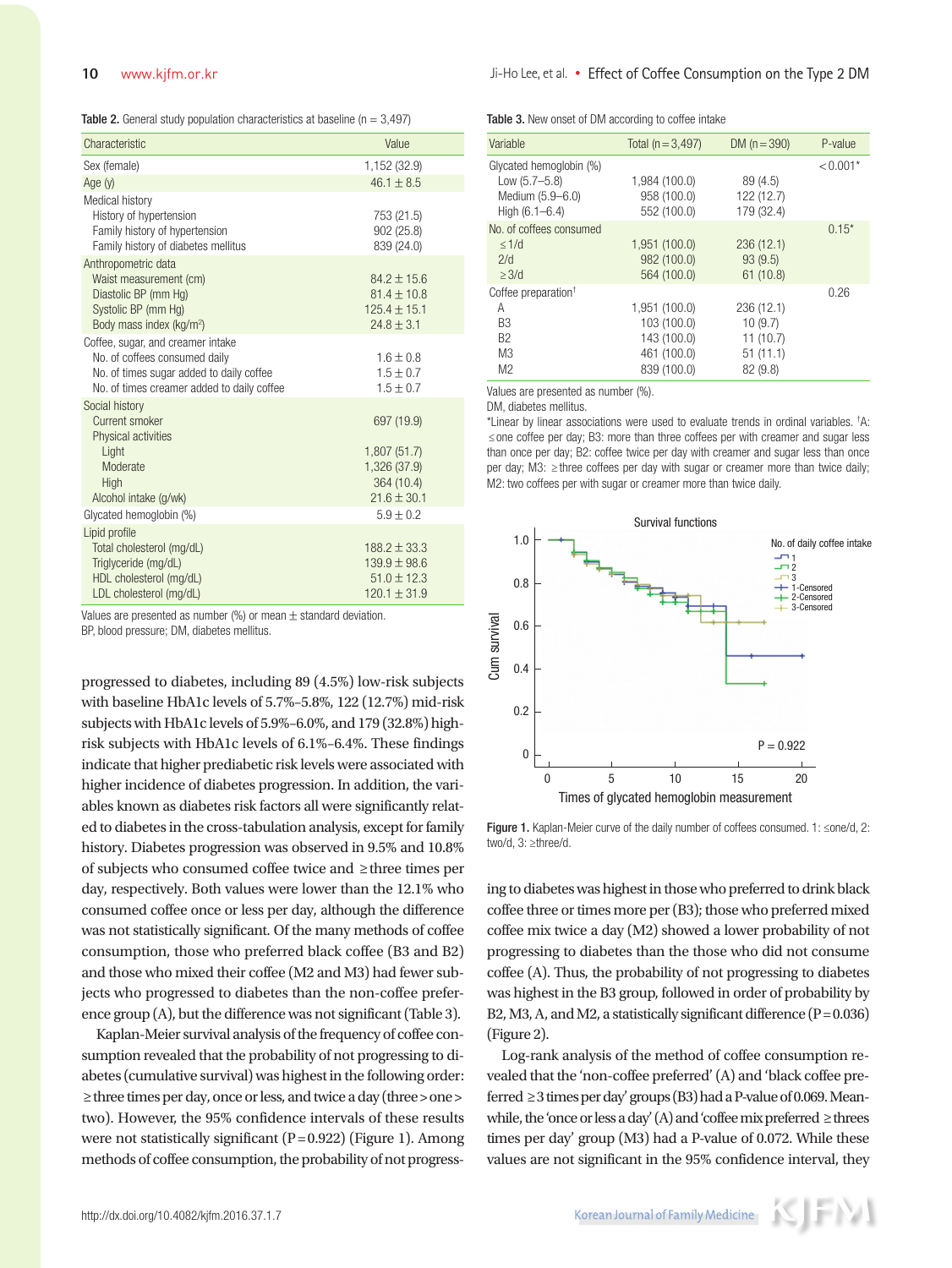

Figure 2. Kaplan-Meier curve for coffee preparation. A: ≤one coffee per day, B3: more than three coffees per day of coffee, less than one time with creamer and sugar; B2: two coffees per day, less than one time with creamer and sugar; M3: ≥three coffees per day with sugar or creamer more than twice a day; M2: coffee twice per

are significant in the 90% confidence interval. Of note, the 'black coffee preferred ≥three times per day' and mixed coffee preferred groups (B3 and M3, respectively) showed a P-value of 0.010, which is significantly different from the 95% confidence interval (CI). The log-rank analyses that compared the other consumption methods did not reveal statistically significant results.

Cox proportional hazard analysis corrected for covariates of the above-mentioned frequency of coffee consumption and methods revealed that consuming coffee ≥two times a day was associated with a lower risk of diabetes progression than that associated with consuming coffee once per day or less consumption; however, the difference was not statistically significant. The hazard ratios among those who preferred black coffee preferred three times per day and twice per day were  $0.92$  (P =  $0.51$ ; 95% CI, 0.72–1.18) and 0.71 (P=0.19; 95% CI, 0.42–1.19), respectively, which shows a lower risk of diabetes progression than in those who preferred coffee mixed with creamer and sugar and those who did not prefer to drink coffee, but the differences were also not statistically significant (Tables 4, 5).

# **DISCUSSION**

The Kaplan-Meier survival analysis results in this study indicate that consumption of coffee twice or more per day with no added sugar or creamer has a preventive effect on diabetes. However, Cox analysis with correction for confounding factors, including known risk factors in prediabetic patients such as age, BMI, family history of diabetes, hypertension, HDL cholesterol level, triglyceride level, smoking status, alcohol consumption, level of physical activity, and family history of hypertension, which were statistically significant in cross-tabulation Table 4. Association between coffee intake and new onset of DM in Cox proportional hazard analysis

| Factor                          | No.   | No. of new<br>DM onset | Hazard<br>ratio | 95% Confidence interval |       |
|---------------------------------|-------|------------------------|-----------------|-------------------------|-------|
|                                 |       |                        |                 | Lower                   | Upper |
| No. of coffees consumed*        |       |                        |                 |                         |       |
| $\leq 1/d$                      | 1,951 | 236                    | 1               | Reference               |       |
| 2/d                             | 982   | 93                     | 0.88            | 0.67                    | 1.16  |
| $\geq$ 3/d                      | 564   | 61                     | 0.91            | 0.70                    | 1.22  |
| Coffee preparation <sup>†</sup> |       |                        |                 |                         |       |
| A                               | 1,951 | 236                    | 1               | Reference               |       |
| B <sub>3</sub>                  | 103   | 10                     | 0.92            | 0.72                    | 1.18  |
| <b>B2</b>                       | 143   | 11                     | 0.71            | 0.42                    | 1.19  |
| M <sub>3</sub>                  | 461   | 51                     | 0.77            | 0.47                    | 1.26  |
| M <sub>2</sub>                  | 839   | 82                     | 1.22            | 0.88                    | 1.70  |

DM, diabetes mellitus.

\*Cox regression for number of coffees consumed. Adjusted for sex, waist measurement, diastolic blood pressure, systolic blood pressure, alcohol intake, history of hypertension, family history of hypertension, family history of diabetes mellitus, body mass index, and triglyceride and high density lipoprotein cholesterol levels. † Cox regression for coffee preparation. Adjusted as for the number of coffees consumed.

Table 5. Association between coffee consumption and newly onset DM in Cox proportional hazard analysis with all confounding factors

| Factor                          | No.   | No. of new Hazard<br>DM onset | ratio | 95% Confidence interval |       |
|---------------------------------|-------|-------------------------------|-------|-------------------------|-------|
|                                 |       |                               |       | Lower                   | Upper |
| No. of coffees consumed*        |       |                               |       |                         |       |
| $\leq 1/d$                      | 1,951 | 236                           | 1     | Reference               |       |
| 2/d                             | 982   | 93                            | 0.89  | 0.67                    | 1.20  |
| $\geq$ 3/d                      | 564   | 61                            | 0.91  | 0.59                    | 1.12  |
| Coffee preparation <sup>†</sup> |       |                               |       |                         |       |
| A                               | 1,951 | 236                           | 1     | Reference               |       |
| B <sub>3</sub>                  | 103   | 10                            | 1.07  | 0.82                    | 1.40  |
| <b>B2</b>                       | 143   | 11                            | 0.95  | 0.55                    | 1.63  |
| M <sub>3</sub>                  | 461   | 51                            | 0.86  | 0.49                    | 1.49  |
| M <sub>2</sub>                  | 839   | 82                            | 1.32  | 0.92                    | 1.90  |

DM, diabetes mellitus.

\*Cox regression for number of coffees consumed. Adjusted for sex, waist measurement, diastolic blood pressure, systolic blood pressure, alcohol intake, history of hypertension, family history of hypertension, family history of diabetes mellitus, body mass index, and triglyceride and high density lipoprotein cholesterol levels with age, physical activity, and smoking status. † Cox regression for coffee preparation. Adjusted as for number of coffees consumed.

analysis, did not reveal a significant association between frequency or method of coffee consumption and diabetes progression (Tables 4, 5). The amount of physical activity was not surveyed in the questionnaire administered to patients in the health examination center of our hospital. Therefore, it was only included as a risk factor in the analysis. Future development of a tool that can quantify physical activity would be a useful addition to the questionnaire currently used in the health examination center of our hospital.

Contrary to the large–scale cohort study conducted in the United States that analyzed risks according to changes in coffee consumption, this study performed the analysis based on the baseline measurement. Therefore, additional confirmation was necessary to determine if there were changes in the frequencies of consumption of black coffee and coffee with sugar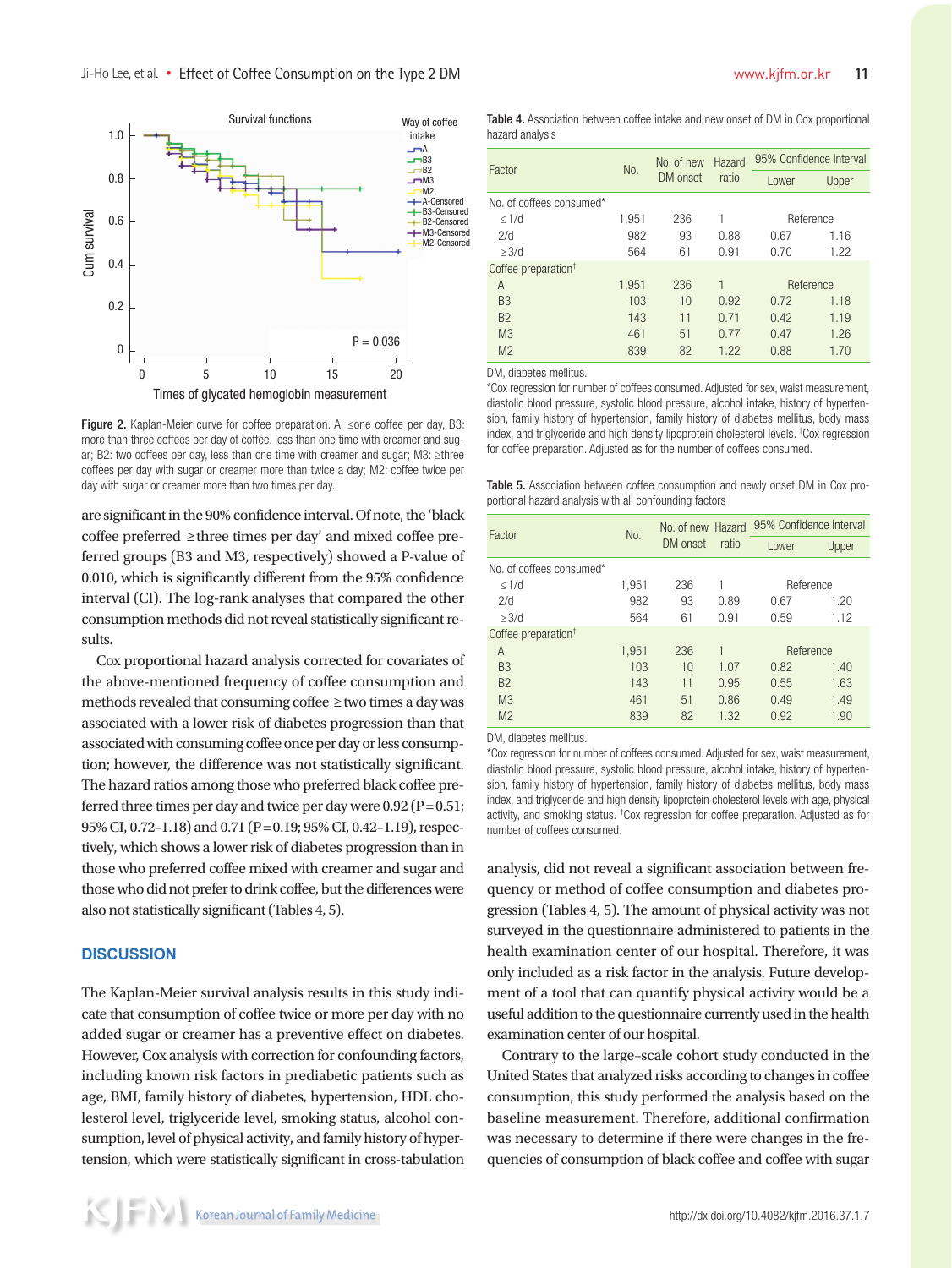and creamer between the first and last measurements during the observation period. A paired t-test of the last HbA1c measurement revealed that the consumption frequencies of black coffee, coffee with sugar, and coffee with creamer were  $1.7\pm0.8$  $(P=0.001)$ ,  $1.5\pm0.7$   $(P=0.912)$ , and  $1.6\pm0.8$   $(P=0.763)$ , respectively, showing almost no change from the baseline frequencies. Thus, we were able to calculate the risk based on coffee consumption frequency and preparation at the baseline measurement of HbA1c levels. However, future studies might investigate the change in risk factors and amount of coffee consumption.

With the questionnaire used in the health examination center of our hospital made it difficult to determine the actual amount of coffee that was consumed. Thus, the analysis instead considered the number of times that coffee was consumed per day. Based on the American study results, 8 oz., 1.5 cups, or about 360 mL of coffee is recommended to prevent diabetes onset. This volume amounts to about ≥3 cups based on the average cup size of 100–120 mL in Korea. $12,13)$  The subjects in this study consumed much less coffee that Europeans or Americans. Among those that consumed coffee twice or more a day, only 7% consumed black coffee, while 27% consumed coffee mixed with creamer and sugar. Of these subjects, only 4.2% consumed black coffee; 24% mixed their coffee with creamer and/or sugar ≥three times per day, which is equivalent to one cup in the American study. The large differences between groups may have limited the statistical analysis findings. A randomized study with a controlled number of subjects per group is necessary to evaluate these findings.

The prophylactic effects of coffee intake on diabetes, as reported in the large-scale cohort study conducted in the United States, remain controversial.<sup>14-16)</sup> More studies are needed to determine whether these observations are due to the effects of chlorogenic acid alone on glucose and lipid metabolism, increased weight and waist circumference due to increased consumption of sugar and creamer, or some other mechanism of active component inhibition. Moreover, as observed in a recent European study, personal diabetes risk factors such as genotype must also be considered when determining the effect of coffee intake on glucose regulation.

In this context, this study, though only reflecting the characteristics of residents of eastern Gangwon and Gangneung, determined the coffee consumption frequencies and methods (addition of sugar and creamer) of prediabetic Korean subjects as well as their effects on diabetes progression.17-19) Additional studies are necessary to investigate the effects of coffee consumption and habits, including amount, method, and duration, on diabetes progression that also consider the unique characteristics of Koreans.

# **CONFLICT OF INTEREST**

No potential conflict of interest relevant to this article was reported.

# **REFERENCES**

- 1. Kim SH. Coffee: more knowledge, more taste. Korean Clin Diabetes 2009;10:250-4.
- 2. Hitman GA. Coffee: friend or foe for diabetes risk? Diabet Med 2014; 31:763.
- 3. Kim EK, Choe JS, Kim EK. Correlation of nutrient intake, obesity-related anthropometrics, and blood lipid status with instant coffee-mix intakes in Gangneung and Samcheok residents. Korean J Community Nutr 2013;18:134-41.
- 4. Park JY, Kim JY, Lee SP, Lee JH. The effect of green coffee bean extract supplementation on body fat reduction in overweight/obese women. Korean J Nutr 2010;43:374-81.
- 5. Bhupathiraju SN, Pan A, Manson JE, Willett WC, van Dam RM, Hu FB. Changes in coffee intake and subsequent risk of type 2 diabetes: three large cohorts of US men and women. Diabetologia 2014;57:1346-54.
- 6. Palatini P, Benetti E, Mos L, Garavelli G, Mazzer A, Cozzio S, et al. Association of coffee consumption and CYP1A2 polymorphism with risk of impaired fasting glucose in hypertensive patients. Eur J Epidemiol 2015; 30:209-17.
- 7. Tuso P. Prediabetes and lifestyle modification: time to prevent a preventable disease. Perm J 2014;18:88-93.
- 8. American Diabetes Association. Diagnosis and classification of diabetes mellitus. Diabetes Care 2010;33 Suppl 1:S62-9.
- 9. Korean Academy of Medical Sciences. Fact sheet: evidence-based recommendations for type 2 diabetes in primary care [Internet]. Seoul: Korean Academy of Medical Sciences [cited 2014 Jul 14]. Available from: http://www.kams.or.kr.
- 10. Ochoa PS, Terrell BT, Vega JA, Mnjoyan SZ, Lu C, Klein MS, et al. Identification of previously undiagnosed diabetes and prediabetes in the inpatient setting using risk factor and hemoglobin A1C screening. Ann Pharmacother 2014;48:1434-9.
- 11. Lee YH, Kim DJ. Diabetes risk score for Korean adults. J Korean Diabetes 2013;14:6-10.
- 12. Korean Ministry of Food and Drug Safety. Fact sheet: what is the level of caffeine intake of Korean?: evaluation of the capita intake of caffeine per day [Internet]. Cheongju: Korean Ministry of Food and Drug Safety; 2013 [cited 2014 Aug 6]. Available from: http://www.kdi.re.kr/infor/ ep\_view.jsp?num=128460.
- 13. Fact sheet: market report for domestic processed food products of coffee [Internet]. Naju: Korea Agro-Fisheries & Food Trade Corporation; 2013 [cited 2014 May 6]. Available from: http://www.aTFIS.or.kr.
- 14. Yamaji T, Mizoue T, Tabata S, Ogawa S, Yamaguchi K, Shimizu E, et al. Coffee consumption and glucose tolerance status in middle-aged Japanese men. Diabetologia 2004;47:2145-51.
- 15. Ding M, Bhupathiraju SN, Chen M, van Dam RM, Hu FB. Caffeinated and decaffeinated coffee consumption and risk of type 2 diabetes: a systematic review and a dose-response meta-analysis. Diabetes Care 2014;37:569-86.